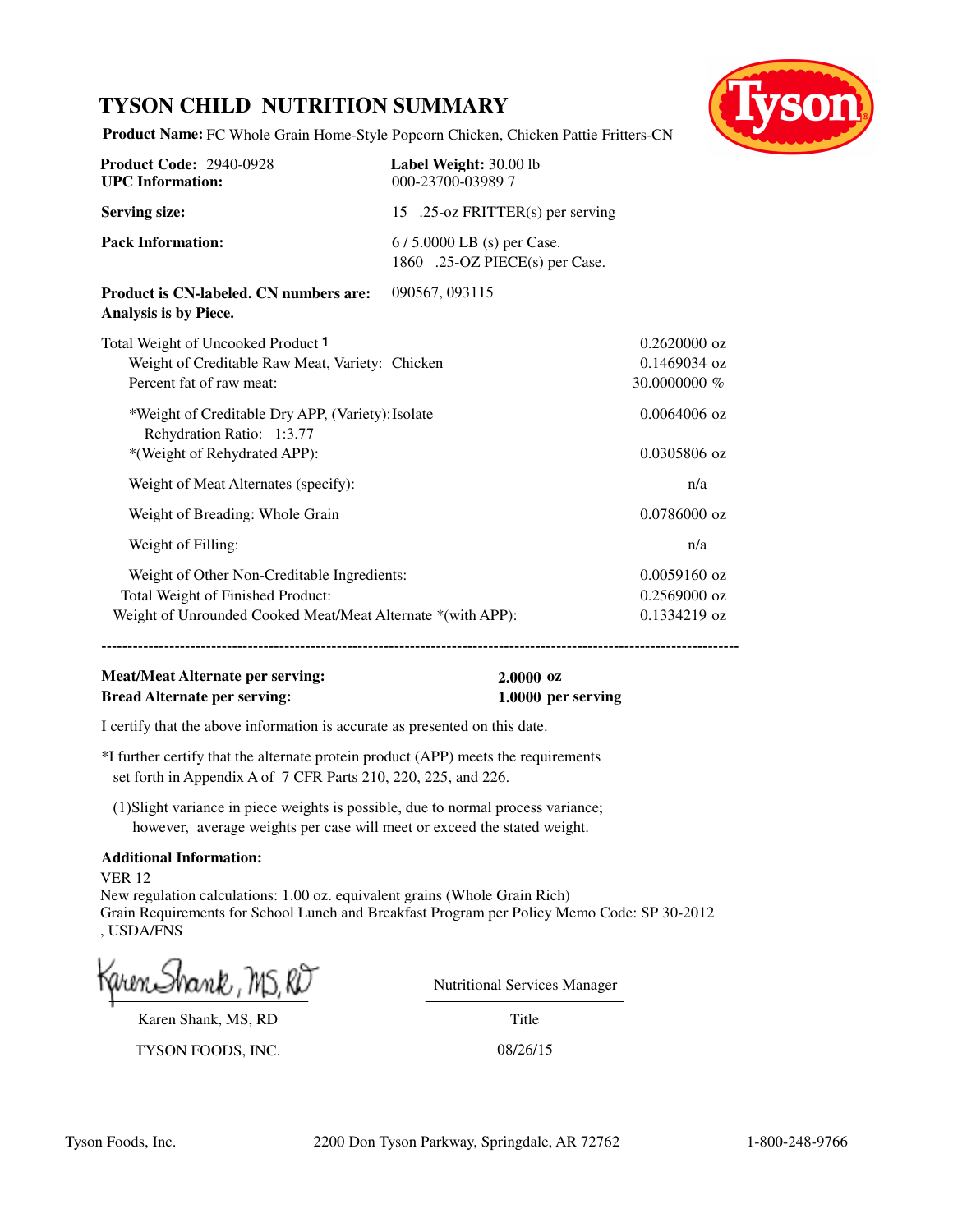# **Product Information**





## **Whole Grain Breaded Homestyle Popcorn Chicken, 0.257 oz.**

Product Code: 2940-928 UPC Code: 00023700039897

- Available for commodity reprocessing USDA 100103
- $-$  Utilizes white and dark meat to keep commodity pounds in balance and is also available for Independent Drawdown
- Consistent piece sizes for easy CN portioning and cost control
- Great Homestyle breading profile that kids love

#### **PREPARATION**

Appliances vary, adjust accordingly. Convection Oven 5-6 minutes at 375°F from frozen. Deep Fry 1-2 minutes at 350°F from frozen.

#### **PIECE COUNT**

1860 PIECE(s) per Case

#### **MASTER CASE**

| Gross<br>Weight      | 32.5551 IB | Width:  | 15.625 IN |
|----------------------|------------|---------|-----------|
| <b>Net</b><br>Weight | 30IB       | Length: | 23.5 IN   |
| Cube:                | 1.78 FT    | Height: | 8.375 IN  |

#### **PALLET CONFIGURATION**

| z<br><b>STATE</b> |  | × |
|-------------------|--|---|
|-------------------|--|---|

#### **STORAGE**

| Shelf Life:     | 270 days |
|-----------------|----------|
| Storage Temp:   | 0 F      |
| Storage Method: | Frozen   |

#### Nutrition Facts

Serving Size: CN SVG 15 PCE (108g) Servings Per Container: About 125 Amount Per Serving Calories 290 Calories from Fat 160

Œ ® 0

| Calories 290                                                                                                                              | Calories from Fat 160 |  |  |
|-------------------------------------------------------------------------------------------------------------------------------------------|-----------------------|--|--|
|                                                                                                                                           | % Daily Value*        |  |  |
| Total Fat 18g                                                                                                                             | 28%                   |  |  |
| Saturated Fat 3.5g                                                                                                                        | 18%                   |  |  |
| Trans Fat 0g                                                                                                                              |                       |  |  |
| Polyunsaturated Fat 8g                                                                                                                    |                       |  |  |
| Monounsaturated Fat 6g                                                                                                                    |                       |  |  |
| Cholesterol 40mg                                                                                                                          | 13%                   |  |  |
| Sodium 290mg                                                                                                                              | 12%                   |  |  |
| Total Carbohydrate 17g                                                                                                                    | 6%                    |  |  |
| Dietary Fiber 2g                                                                                                                          | 8%                    |  |  |
| Sugars Og                                                                                                                                 |                       |  |  |
| Protein 15g                                                                                                                               | 30%                   |  |  |
| Vitamin A 2%                                                                                                                              | Vitamin C 0%          |  |  |
| Calcium %                                                                                                                                 | Iron 10%              |  |  |
| * Percent daily values are based on a 2,000 calorie<br>diet. Your daily values may be higher or lower<br>depending on your calorie needs. |                       |  |  |

#### **CN Label:** Yes

**CN Label Numbers:** 090567, 093115

**CN Statement:** Each 3.85 oz. portion (by weight) of chicken pattie fritters, provides 2.00 oz. equivalent meat/meat alternate and 1.00 oz. equivalent grains for Child Nutrition Meal Pattern Requirements.

To obtain a signed copy of the CN statement for this item, please contact the Tyson Food<br>Service Concierge via e-<mark>mail</mark> or call 1-800-248 -9766.

#### **INGREDIENTS**

Chicken, water, isolated soy protein, chicken seasoning (salt, yeast extract, maltodextrin, sugar, corn syrup solids, wheat flour, citric acid, sodium diacetate, dextrose, lactose, corn starch, disodium inosinate and disodium guanylate, dried chicken, natural flavor, spice extractives, dried chicken broth, lactic acid, artificial flavor), sodium phosphates, salt. BREADED WITH: Whole wheat flour, water, enriched wheat flour (enriched with niacin, reduced iron, thiamine mononitrate, riboflavin, folic acid), whole grain yellow corn flour, modified corn starch, yellow corn flour, salt, yeast, spices, leavening (sodium bicarbonate, sodium aluminum phosphate), garlic powder, onion powder, extractives of paprika. Breading set in vegetable oil.

CONTAINS milk, soy, wheat

#### **tysonfoodservice.com**

1-800 -24-TYSON

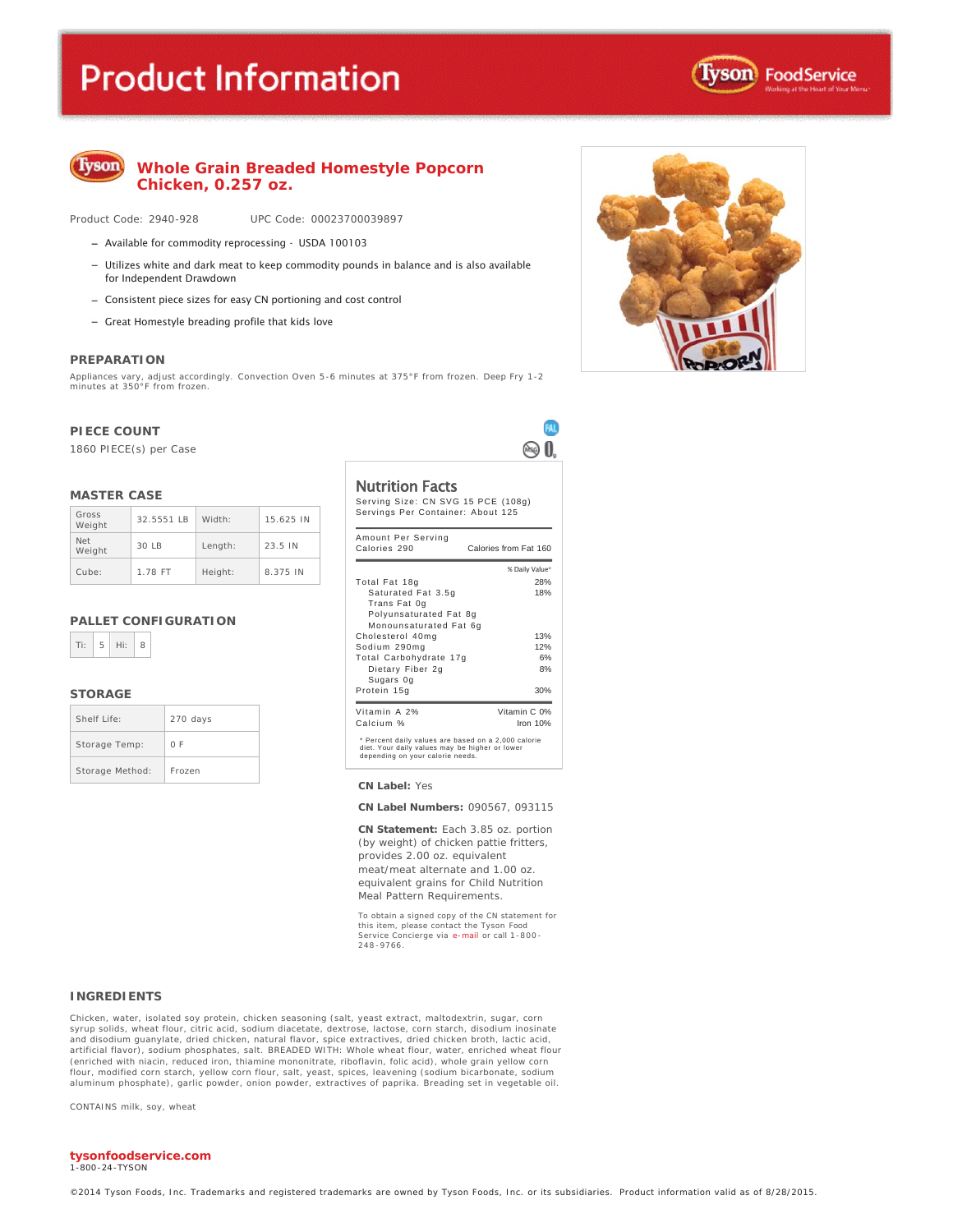

 $+$ 

 $\mathsf I$ 

 $\overline{\phantom{a}}$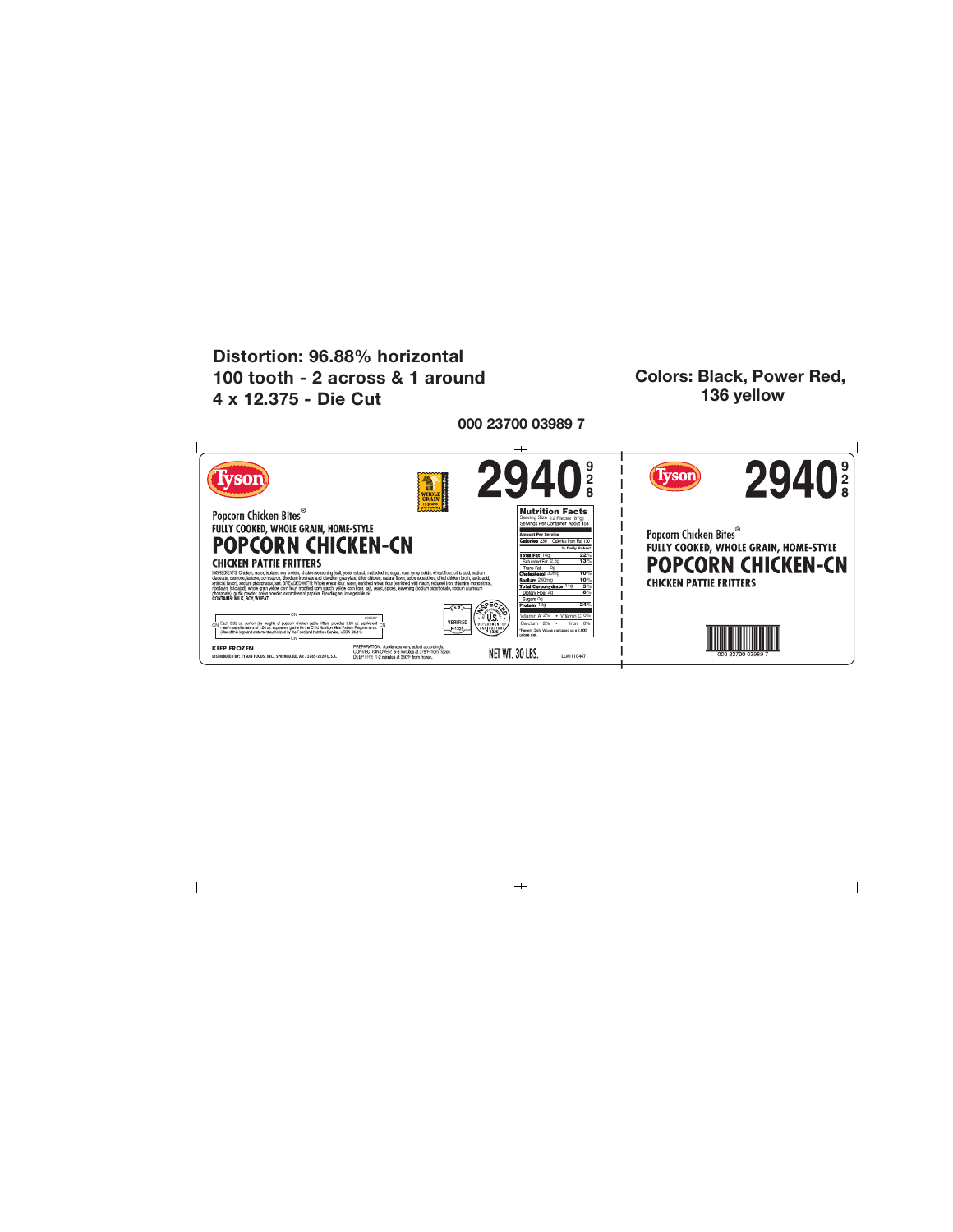

# Sample Product Formulation Statement (Product Analysis) for Meat/Meat Alternate (M/MA) **Products**

Child Nutrition Program operators should include a copy of the label from the purchased product carton in addition to the following information on letterhead signed by an official company representative.

| Please fill out the chart below to determine the creditable amount of Meat/Meat Alternate |
|-------------------------------------------------------------------------------------------|
| I. Meat/Meat Alternate                                                                    |
|                                                                                           |
| Manufacturer:                                                                             |
| Product Name: FC WG POPCOM CWCKen-CN Code No.: 2940-928                                   |
|                                                                                           |
|                                                                                           |

A. Total Creditable M/MA Amount  $0.1028$ \*Creditable Amount - Multiply ounces per raw portion of creditable ingredient by the FBG Yield Information.

### **II. Alternate Protein Product (APP)**

If the product contains APP, please fill out the chart below to determine the creditable amount of APP. If APP is used, you must provide documentation as described in Attachment A for each APP used.

| Description of APP,<br>manufacture's name,<br>and code number                    | <b>Ounces</b><br>Dry APP<br><b>Per Portion</b> | <b>Multiply</b> | % of<br>Protein<br>$As-Is*$ | Divide by<br>$18**$ | <b>Creditable</b><br>Amount<br>$APP***$ |
|----------------------------------------------------------------------------------|------------------------------------------------|-----------------|-----------------------------|---------------------|-----------------------------------------|
| Propus SOOF, Solae                                                               | 0.00004006                                     |                 | $\mathcal{B}\mathsf{L}$     | $\div$ by 18        | 0.0305806                               |
|                                                                                  |                                                | X               |                             | $\div$ by 18        |                                         |
|                                                                                  |                                                | x               |                             | $\div$ by 18        |                                         |
| <b>B. Total Creditable APP Amount'</b>                                           |                                                |                 |                             | 0.0305806           |                                         |
| C. TOTAL CREDITABLE AMOUNT $(A + B$ rounded down to<br>nearest $\frac{1}{4}$ oz) |                                                |                 |                             | 0,1334x15=          |                                         |

\*Percent of Protein As-Is is provided on the attached APP documentation.

\*\*18 is the percent of protein when fully hydrated.

\*\*\* Creditable amount of APP equals ounces of Dry APP multiplied by the percent of protein as-is divided by 18. <sup>1</sup>Total Creditable Amount must be rounded down to the nearest 0.25oz (1.49 would round down to 1.25 oz meat equivalent). Do not round up. If you are crediting M/MA and APP, you do not need to round down in box A (Total Creditable M/MA Amount) until after you have added the Total Creditable APP Amount from box B to box C.

Total weight (per portion) of product as purchased

3. BS 32

Total creditable amount of product (per portion)

 $2.0002$ 

(Reminder: Total creditable amount cannot count for more than the total weight of product.)

I certify that the above information is true and correct and that a  $3.86$  ounce serving of the above product (ready for serving) contains 2.60 ounces of equivalent meat/meat alternate when prepared according to directions.

I further certify that any APP used in the product conforms to the Food and Nutrition Service Regulations (7 CFR Parts 210, 220, 225, 226, Appendix A) as demonstrated by the attached supplier documentation.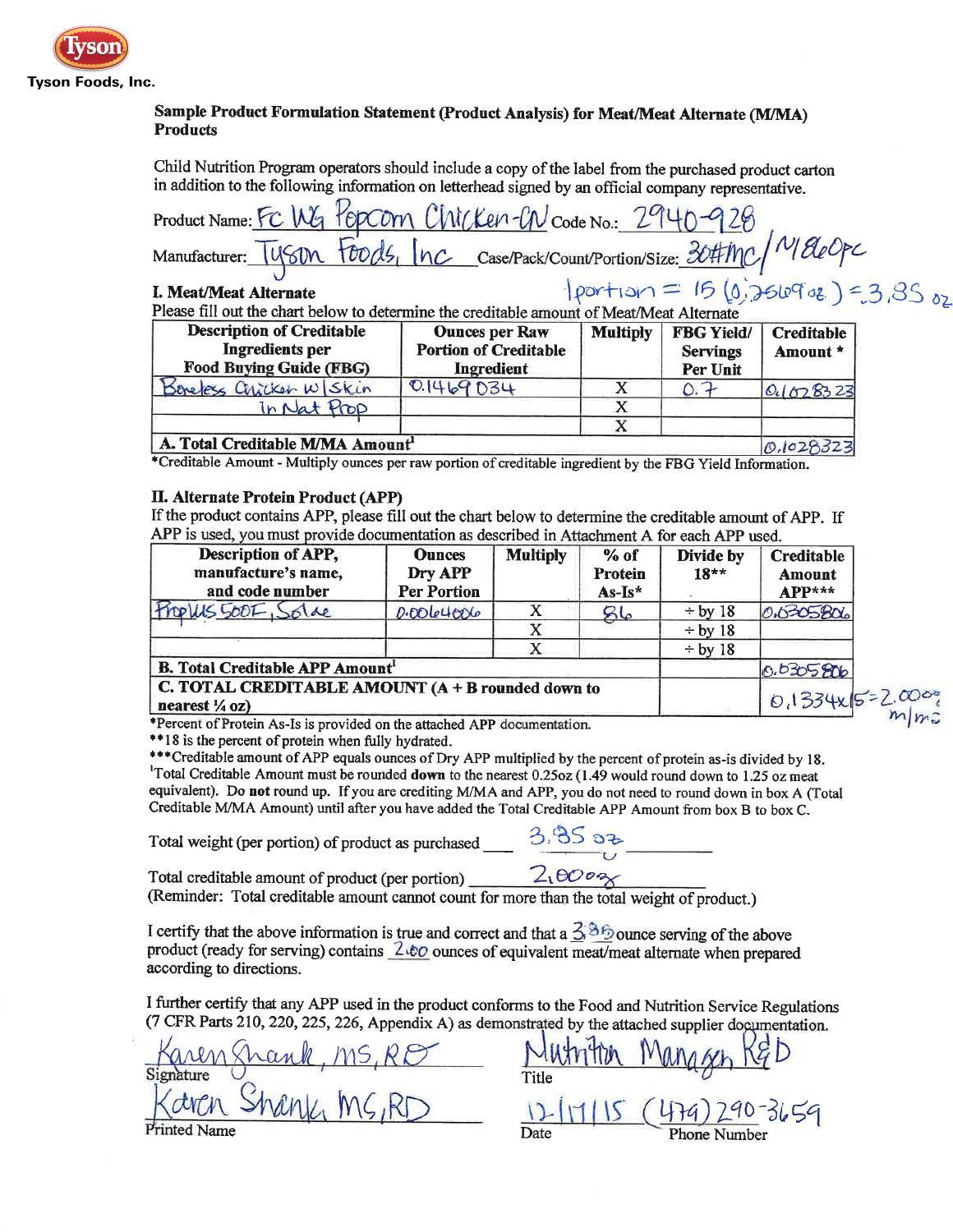

# Formulation Statement for Documenting Grains in School Meals Required Beginning SY 2013-2014 Crediting Standards Based on Revised Exhibit A<br>weights per oz equivalent

School Food Authorities (SFAs) should include a copy of the label from the purchased product carton in addition to the following information on letterhead signed by an official company representative. Grain products may be credited based on previous standards through SY 2012-2013. The new crediting standards for grains (as outlined in Policy Memorandum SP 30-2012) must be used beginning SY 2013-2014. SFAs have the option to choose the crediting method that best fits the specific needs of the menu planner.

| Product Name: FC WG PopCon Chicken CN Code No.: 2940-928 |                                                                                                                 |
|----------------------------------------------------------|-----------------------------------------------------------------------------------------------------------------|
|                                                          | Vianufacturer: Tyson Foods, Inc case/Pack/Count/Portion/Size: 30#MC N/860PC<br>Dortin= 15/0.756902)PC = 3. 8502 |

# I. Does the product meet the Whole Grain-Rich Criteria: Yes  $\chi$  No

(Refer to SP 30-2012 Grain Requirements for the National School Lunch Program and School Breakfast Program)

II. Does the product contain non- creditable grains: Yes  $\frac{\lambda}{\lambda}$  No How many grams:  $0.95$   $9/$ Sevving (Products with more than 0.24oz equivalent or 3.99 grams for Groups A-G and 6.99 grams for Group H of noncreditable grains cannot be credited using Exhibit A weights. Please use template for crediting using amount of creditable grains).

III. Use Policy Memorandum SP 30-2012 Grain Requirements for the National School Lunch Program and School Breakfast Program: Exhibit A to determine if the product fits into Groups A-G, Group H or Group I. (Please be aware that different methodologies are applied to calculate servings of grain component based on creditable grains. Groups A-G use the standard of 16 grams creditable grain per oz eq; Group H uses the standard of 28 grams creditable grain per oz eq; and Group I is reported by volume or weight). Indicate which Exhibit A Group (A-I) the Product Belongs:  $\Box$ 

| Description of<br><b>Product per Food</b><br><b>Buying Guide</b> | <b>Portion Size of</b><br><b>Product as</b><br><b>Purchased</b> | Weight of one ounce<br>equivalent as listed<br>in SP 30-2012 | <b>Creditable</b><br>Amount |
|------------------------------------------------------------------|-----------------------------------------------------------------|--------------------------------------------------------------|-----------------------------|
| Batter Tupe Coatings                                             | 0.0786                                                          | ∗ØD                                                          | 0.0786                      |
|                                                                  |                                                                 |                                                              | $X(S: h\omega)$             |

## A. Total Creditable Amount

Portion size) ÷ (Exhibit A weight for one oz eq)

<sup>2</sup>Total Creditable Amount must be rounded **down** to the nearest quarter  $(0.25)$  oz eq. Do not round up.

Total weight (per portion) of product as purchased  $\frac{3.356}{3}$ <br>Total contribution of product (per portion)  $\frac{11500}{5}$ 

I further certify that the above information is true and correct and that  $a\bar{3}.\bar{3}$  Sounce portion of this product (ready for serving) provides *i.co*oz equivalent Grains. I further certify that non-creditable grains are not above 0.24 oz eq. per portion.